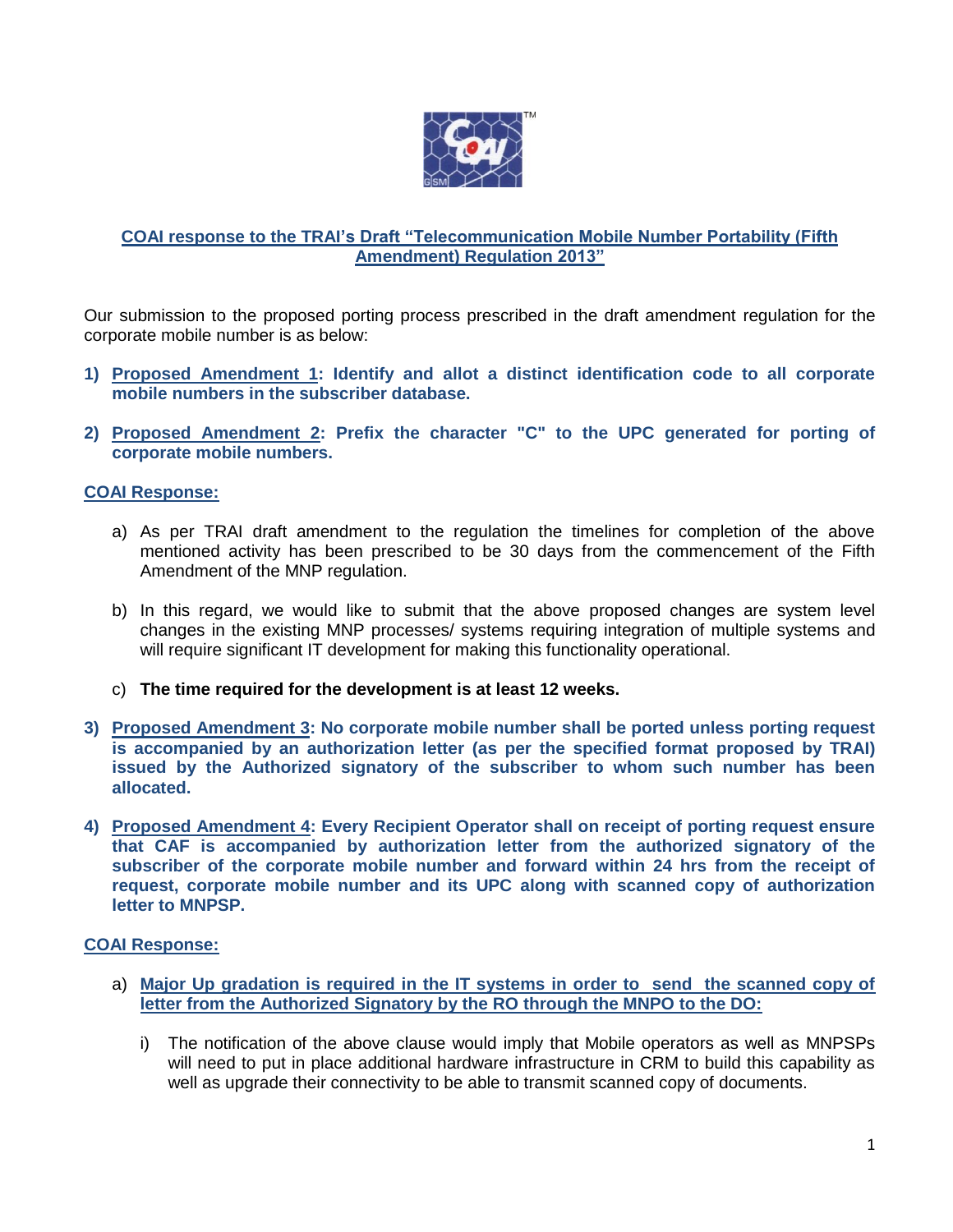ii) Currently, the connectivity with the MNPSP is basic low bandwidth connectivity for enabling the transmission of very simple data like MSISDN, UPC Codes, dates etc. The communication occurs through a standard SOAP messaging interface. This messaging interface in not suitable for sending scanned documents. Therefore, for transmitting such documents, an appropriate messaging protocol (e.g. FTP) would need to be agreed upon between Mobile operators and MNPSPs.

Both the point number i) & ii) would need significant investment from our member operators thus it is requested that TRAI may discuss the alternative modes (which do not need huge investment) with the telecom service providers and MNSP's to fulfill porting request of the corporate customers.

- b) **Manual process in validation of the Authorisation letter**
	- i) Currently, at the time of receipt of porting request, the acceptance or rejection of each request is completely automated. The CRM has all the relevant details of the customer (including details about the contract, ownership change, court case/ legal issues etc.). Based on the relevant flags in the CRM against each MSISDN, the Porting request are suitably actioned in an automated manner. Separately, on a periodic basis, operators run manual scripts (off-line process and not linked to the porting process) against their entire subscriber base to enable or disable flags (in the CRM) as the case may be in case of any changed circumstances.
	- ii) With the current draft proposal, the scanned copy of the document will reach the Donor Operator along with the Porting request and the porting clock would commence. Thereafter, the scanned document would need to be manually read and understood and also matched with the existing CAF documents as well check with the Corporate entity since, in many cases there may be a change in Authorized Signatory. This process would remain a manual process and would require human intervention and resources and cannot be automated.
	- iii) It needs to be appreciated that due to the operational size of some of our member operators any manual activity, like the one proposed above, would lead to delayed responses. Even increasing the response time, which in itself would lead to other complexities, will not help in achieving 100% compliance.
	- iv) We request TRAI to kindly to kindly consider above point while finalizing the regulation and also provide atleast 7 working days for the manual validation of the Authorization letter.

## c) **Other Operational issues:**

In the above proposed provision, we would request TRAI to consider the following points from operational perspective while finalizing the regulation:

- i) **What will be Standard definition of Scanned Image** colored / B&W, Resolution, file format (PDF/ TIFF/ JPEG), maximum file size (in KBs) etc. These specifications will help design the system so that operational problems will not be faced once the system goes live.
- ii) **How are cases such as unreadable or improper scanned image/ file is received from RO through MNPSP to be handled?–** these could be genuine issues but may be perceived by RO as a delaying tactic by the DO and also causing frustration to the customer.